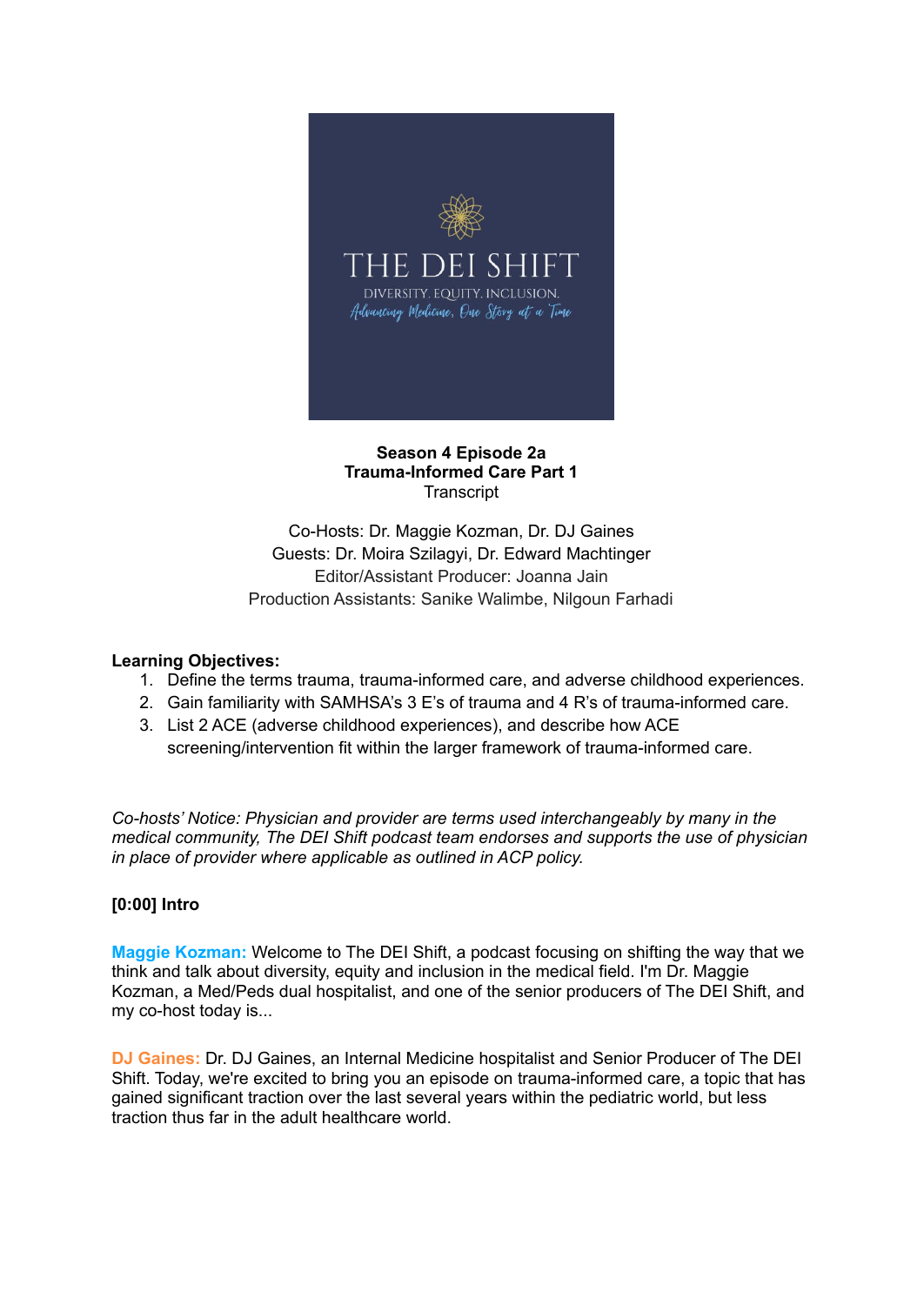**Maggie Kozman:** One aspect of diversity we don't talk often about in our patients, but which frequently leads to subsequent health disparities, is their variable experiences of trauma. And similar to surveys asking patient's desire for providers to ask about their religious and spiritual diversity, many patients also endorse that those who've experienced trauma in their past have never been asked about their trauma experiences by a healthcare professional, but that they'd like to be asked about that history because they feel their physicians could help in some way, if they were aware of it. People who've experienced trauma, who we call trauma survivors as opposed to victims, tend to utilize healthcare at higher rates than the general population. And they use primary care services more than mental or behavioral health services. But these patients will interface with all levels of care within the healthcare system. So it's incredibly important that we as healthcare professionals learn to engage with our patients in trauma-informed ways to facilitate their recovery and healing.

Speaking with us about this crucial topic are two phenomenal guests, who've done groundbreaking work in trauma-informed care, Dr. Moira Szilagyi and Dr. Edward Machtinger. Dr. Szilagyi is a primary care pediatrician and a professor of Pediatrics in Los Angeles, California. She is the current president of the American Academy of Pediatrics, which granted her the 2021 Lifetime Achievement Award for Advocacy on Behalf of Vulnerable Children prior to the start of her term throughout her career, she's become one of the leading experts on the health of children in foster and kinship care, as well as an expert on childhood trauma and resilience. She pioneered the first healthcare standards for children in foster care. And she's continued to advocate for her patients in a number of ways, including policy statements, technical reports, and a book she co-authored, which we'll talk about today.

**DJ Gaines:** And Dr. Machtinger is an Internal Medicine physician and a professor of Medicine in San Francisco, California. He is the director of the women's HIV program and director of the Center to Advance Trauma-Informed Healthcare at the University of California, San Francisco. He's also a co-principal investigator of the UCLA/UCSF ACE Aware Family Resilience Network, a University of California multi-campus initiative housing the state of California's ACE Aware programs that address the health impacts of adverse childhood experiences (ACE) and toxic stress. He also works to expand access to mental health and substance use treatment by integrating them into primary medical care.

**Maggie Kozman:** Thank you both so much for being here with us and sharing your expertise and insights into trauma-informed care in both the pediatric and the adult worlds.

**Moira Szilagyi:** Thank you for inviting us to be here.

**Maggie Kozman:** We like to keep things casual here on our podcasts. So in addition to asking you both to call us by our first names, Maggie and DJ, we'd like to ask if it's okay for us to call you Moira and Edward?

**Moira Szilagyi:** Um, certainly fine to call me Moira.

**Edward Machtinger:** Of course. And you can call me Eddy.

**Maggie Kozman:** Okay, great. Thank you.

**[3:40] "A Step in Your Shoes" Segment**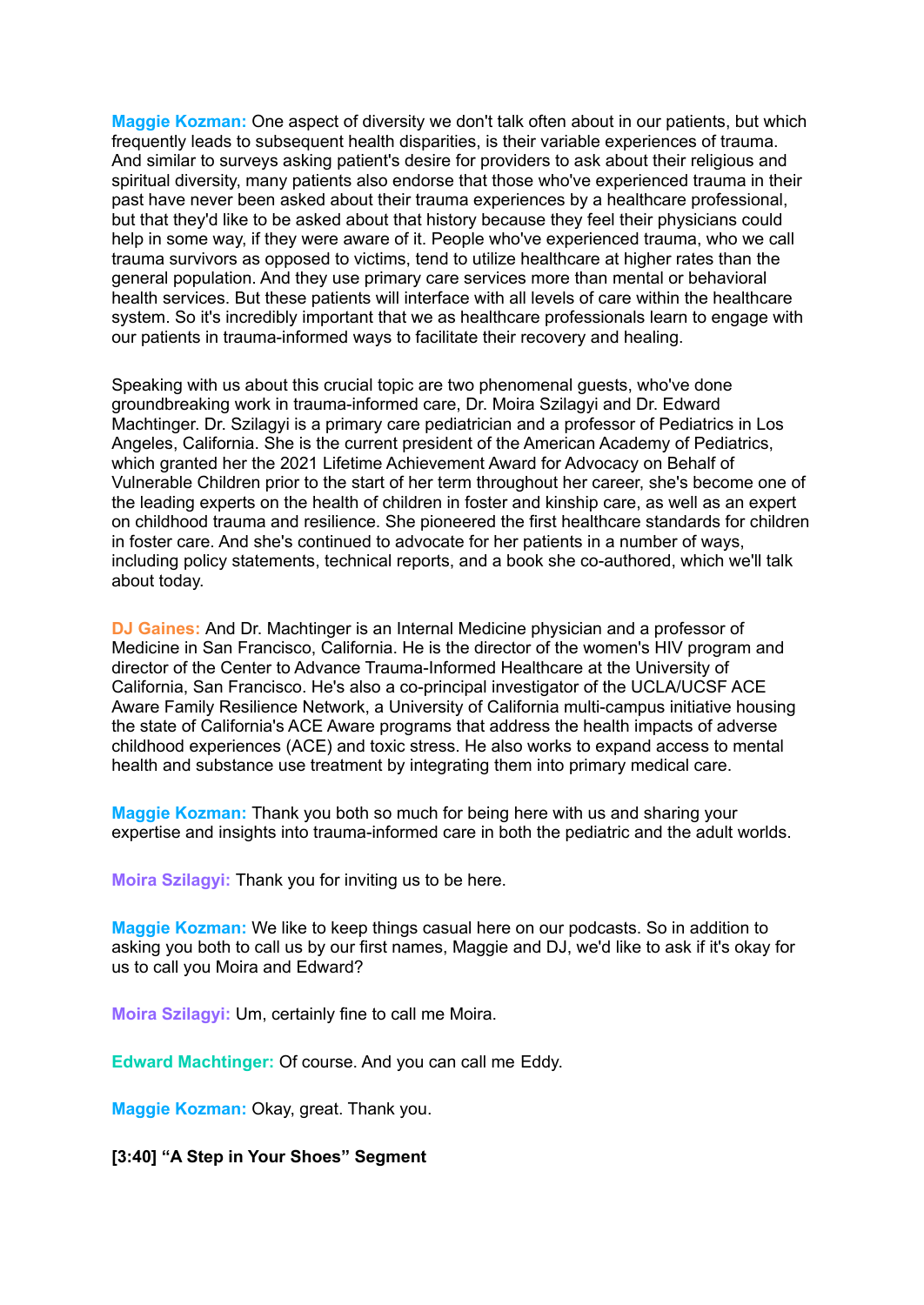**DJ Gaines:** Well, thank you so much. So before we get started, uh, talking about trauma-informed care, we like to ask each of our guests on the day shift to share something with our listeners about themselves. This can be something like a hobby, favorite food, a meaningful experience of yours. And this helps us get to know you and your background a little better and helps us flex our cultural humility muscles. We call this our Step in Your Shoes segment.

So Eddy, what would you like to share with the audience today?

**Edward Machtinger:** I love dogs and all animals and all nature. I find animals in nature kind of miraculous. And, I think my original intention to go to medical school was I just found all life kind of miraculous and the idea that I'd be able to go to medical school and learn about kind of the human body and human life and the human psyche and spend a number of years just trying to understand that and figure out ways to engage it and kind of help it be healthy and happy in its experience. Um, this was very exciting to me and I still, of all the different things in my career, really love being with patients more than really anything else, despite those other things becoming the dominant aspect of my career.

**DJ Gaines:** Well, thank you so much, Eddy. That's very interesting how that initial desire for life kind of transitioned to where you are now. So we really appreciate you sharing that with us.

**Maggie Kozman:** And Moira, what would you like to share?

**Moira Szilagyi:** Well, I think, like Eddy, I am always grounded in my patients and I think the population I chose to work with. I don't think I even put two and two together for a long time, but I'm an immigrant. I came here as a child with my Irish parents. I can actually do an Irish jig, but I don't. I felt like I was, um, just really fortunate in my life; even though I grew up in a low-income neighborhood where violence was not an uncommon thing, I grew up in a wonderful, wonderful family. And I think what I learned from that is just how important it is, that children have that safe harbor of family and other resources in their childhood. Um, because my brother and I were probably the only two kids in my entire neighborhood who went to college-- had the opportunity to pursue careers that we were both really interested in. And so I feel like my life has kind of come full circle in a way, but everything I've ever been or done has somehow ended up informing the professional I am, the pediatrician I try to be. And how I hope that this work in childhood trauma improves the lives of so many other children and their outcomes.

**Maggie Kozman:** That's really interesting to hear because it ties in really wonderfully with what we're going to talk about today, how our early life experiences impact us in ways that maybe we don't anticipate or don't fully realize until later. So it's great to hear how your background in many aspects has influenced the work that you've done for so many of your patients. Thank you so much for sharing that with us.

### **[7:50] Defining Trauma and Trauma-Informed Care**

**DJ Gaines:** Let's get started. Perhaps we can start with some definitions first. So Moira, how would you define trauma and trauma-informed care?

**Moira Szilagyi:** Well, a lot of my work has been done with the American Academy of Pediatrics, a team at UCLA, and a team at the University of Massachusetts.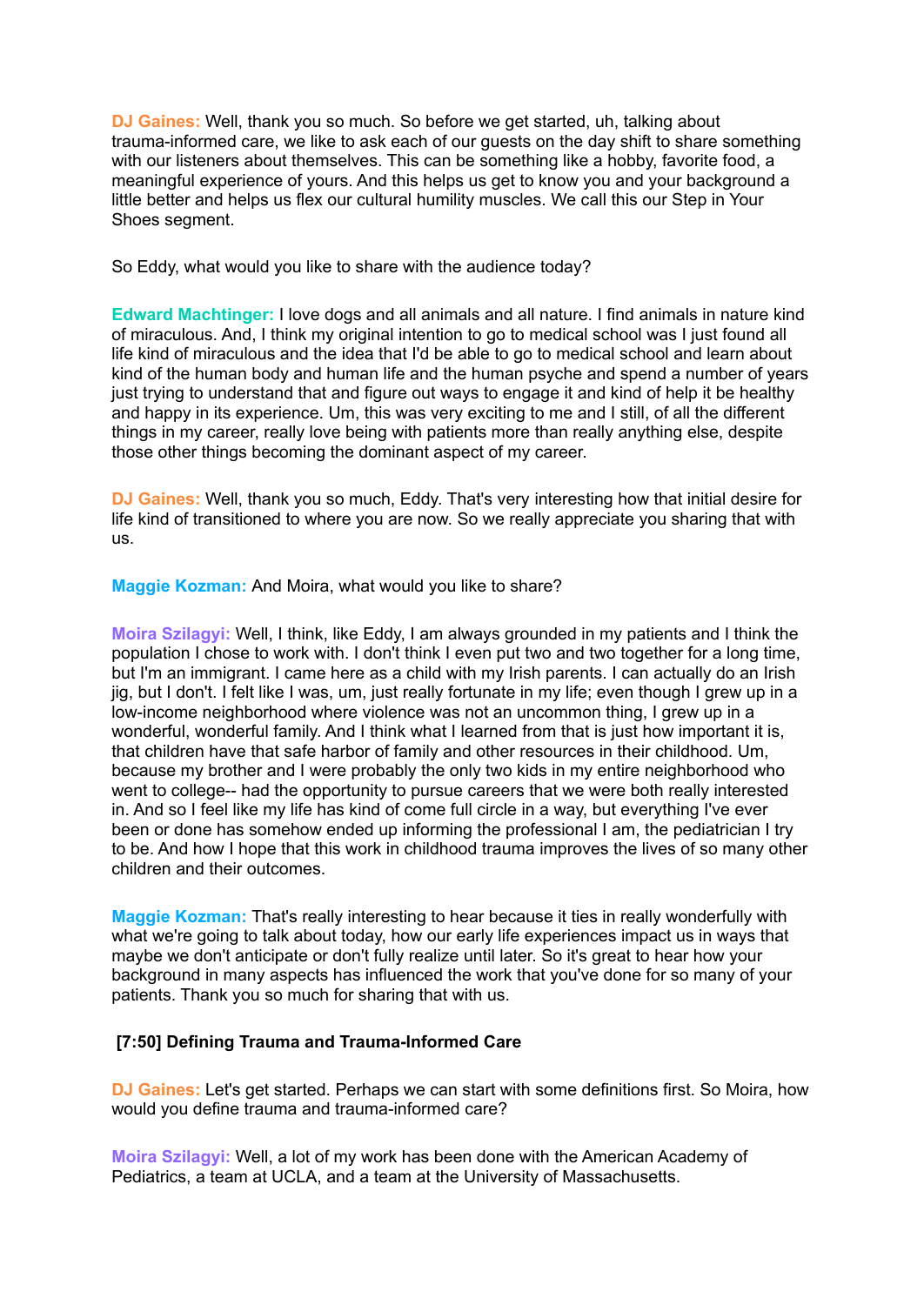And we use SAMHSA's, the Substance Abuse and Mental Health Services Administration's definition of trauma. There are various definitions of trauma. So this is not the only one, and this is the one for individuals. And, what they say is that individual trauma results from an event or a series of events or a set of circumstances experienced by an individual as physically or emotionally harmful or life-threatening, and that can have lasting adverse effects on how an individual functions and on their mental, physical, social, emotional, or spiritual well-being.

Trauma, you know, you can witness trauma, or feel threatened by something that you hear about. And this is particularly important for children because their parents really mediate the world for them. And if a parent is experiencing trauma, as it's now happening in Ukraine, for example, as a very cogent, current example that you can almost see watching those pictures, how parents are trying to protect the children, even though they themselves are very stressed, and kids are always reading their parents' cues and taking cues from them. And so, for a child, even hearing about trauma that affects somebody they love can be traumatizing for them without those buffering relationships. And we're probably going to talk about that in a bit.

**Maggie Kozman:** Absolutely. And thank you for bringing in current events to what we are discussing because it's extremely pertinent and things that will impact the families in Ukraine and in Russia and the surrounding areas for decades and even few future generations to come.

To your definition of trauma by SAMHSA, I really liked that definition as well. It comes from their 2014 concept paper on the topic of trauma-informed care. And just to highlight what might be known to different members of our community are the three E's of trauma from that definition. So you talked about Event or Events that can threaten the physical or psychological harm or even be severe or life-threatening child neglect, threatening their healthy development. So the first E is Event. The second is Experienced. So an event can be experienced as traumatic for one person, but not for another. And how a person subjectively labels or assigns meaning to a particular event determines if it is traumatic for them. And that's important for us to remember as providers when we are hearing the experiences relayed to us by our patients. And then the third E of the three E's of trauma is Effects. And you mentioned that this event experienced by a patient can have adverse outcomes on the person, whether they're immediate or delayed, whether it's short or long-term effects and whether or not the person recognizes those effects as being the result of a particular traumatic event in their life. How would you define trauma-informed care Moira?

**Moira Szilagyi:** Well, again, this is not my definition. We borrowed this one from the National Child Traumatic Stress Network, which is probably the organization in the country that has the most experience with training and education of mental health providers school officials, child welfare workers in providing trauma-informed care.

So they define it as care, depending on what type of care you provide, in which all those who are caring for children recognize, assess, and respond to the effects of traumatic experiences on children, their caregivers, and on ourselves as, as the healthcare providers. And anyone listening who is in a medical profession will appreciate that in medicine, we're a very problem-focused profession. You know, you come to us with your chest pain, we make a diagnosis based on the history. And then we treat according to that. So our question is often "What is wrong with you?" Trauma-informed care, changes that question and moves us into asking "What happened to you, and what is strong with you, so that I can understand you and to help you heal?"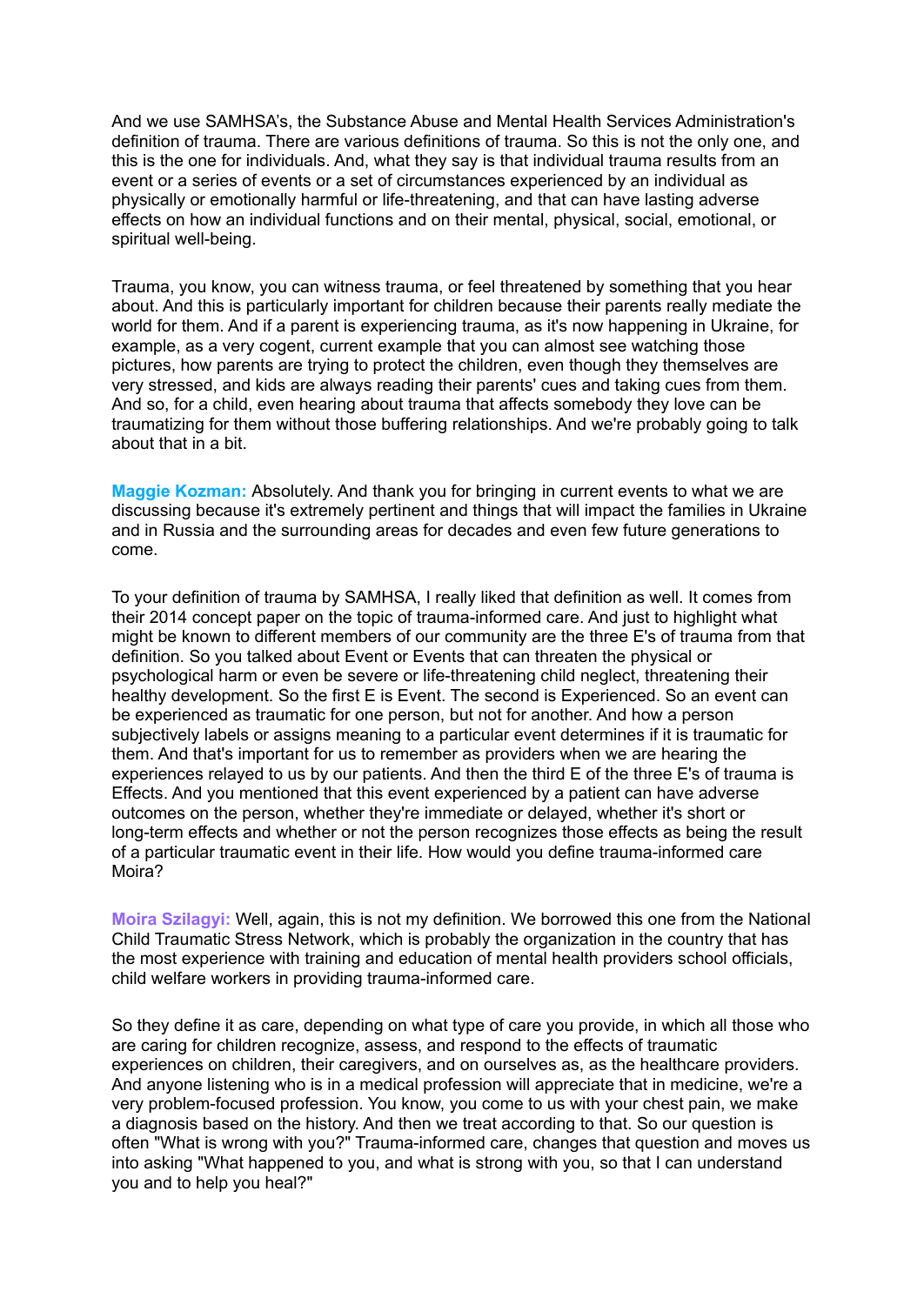And this is crucially important when we put our trauma-informed lens on because what the science has now taught us is that traumatic experiences in childhood don't just have an impact in childhood, but can physiologically affect us throughout our lives. It changes, um, if not buffered, if not helped in some way to heal, um, things just kind of get physiologically embedded. So it's really kind of a crucial shift in focus in care.

**DJ Gaines:** I really liked that comment that you made about how as physicians, we tend to think, try to be as objective as possible, but given the definition of trauma-informed care, this is very much a subjective experience. And as such, we have to change the line of questioning that we are typically used to. So I really liked this way of questioning, because it does allow the patient to share their experience in an open manner and also, um, doesn't necessarily pigeonhole them or box them into a particular response. Well with that in mind, Eddy, would you define or highlight any other aspects of trauma and trauma-informed care beyond those definitions?

### **[00:14:45] SAMHSA's 4 R's of Trauma-Informed Care**

**Edward Machtinger:** Well, there's a great paper by SAMHSA, the Substance Abuse and Mental Health Services Administration, that describes the 4 R's of trauma-informed care and they're pretty meaty, so I'm gonna explain each one individually, so that they can really hopefully resonate. So the first is to Realize the impact of trauma on patients and the correlation between that trauma and health.

So trauma has a very, very strong correlation with later adult health outcomes. And it's actually the degree of the correlation is actually very startling. The best data and the most popularized data about this comes from the adverse childhood experiences study, which was a study of adults in an obesity clinic in Kaiser Permanente. And they asked them about traumatic experiences that they had as a child, and then correlated those answers to the various adult conditions they were facing at that time. And the correlation was just striking. So for example, people who reported four or more ACEs and ACEs are kind of one of 10 big ticket childhood types of trauma. People who reported four or more ACEs had twice the rate of lung and liver disease as an adult, three times the rate of depression, 11 times the relate, rate of injection drug use, and 14 times the rate of attempting suicide than people who didn't have any ACEs. And those are really incredible numbers in terms of correlations.

And just to give it a different way of looking at it. The CDC just came out with a paper and looking at the percentage of each disease that is attributed specifically to trauma. So we could say, okay, for one disease, what part of that disease is due to trauma? And so for heavy drinking as an adult, over 20% of that disease is caused just by the ACEs, adverse childhood experiences and childhood.

And so that doesn't even account for other traumas beyond the 10 ACEs in childhood or trauma as an adult. Over 30% of lung disease as an adult is caused by the 10 ACEs and 44% of depression. That's, that's just from the 10 ACE categories.

#### **Maggie Kozman:** Hmm.

**Edward Machtinger:** So that Realization is, um, very important to be able to understand why that patient in front of you is presenting with the illnesses they, they are. The second part of it is Recognizing, R, the second-- first one is Realizing the impact of trauma on health. The second is Recognizing the signs of trauma. And those signs of trauma are often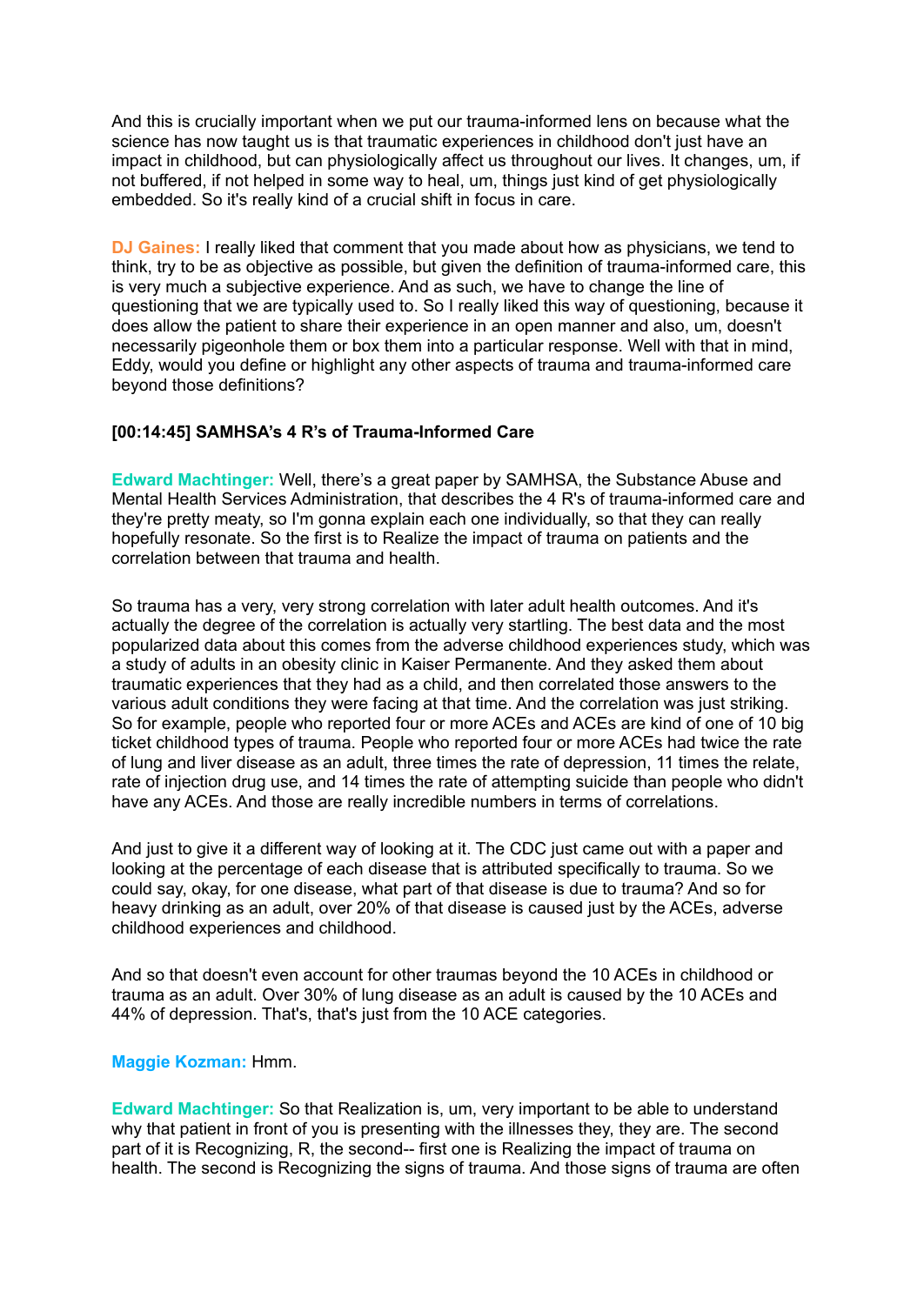due to PTSD that result from trauma-- post-traumatic stress disorder. People who have had significant trauma, especially repeated trauma as adults or children can have either regular PTSD or complex PTSD as an adult. And the symptoms of that tend to be reactivity, you know, being very reactive to the people and maybe getting very easily annoyed or upset or angry, or being quite the opposite, dissociating and practically being invisible or being very, very anxious or having very disruptive relationships with others. Oftentimes as physicians or clinicians or staff, we respond to those, that reactivity and that anger or that kind of weirdness in how someone's engaging you, very defensively, very personally. We take it personally as if that's because of us, but if we can understand that that is actually a classic PTSD or trauma response, and knowing that the condition they're presenting with, whether it's alcoholism or obesity or lung disease or heart disease, is from trauma, we can then take those two things together and be far more compassionate and patient with them.

And to me, that understanding is so crucial. I don't know how I would survive and practice as a primary care clinician without really understanding the impacts and symptoms of trauma on the patients. Otherwise, patients would be a mystery and I would take things very personally, and frankly, patients are a mystery to most clinicians and they are very reactive to them and that'll get to the final R.

So the third R there, there's Realizes, there's Recognizes, and there's Responds. So it's very important that we as clinicians take that understanding and that recognition and translate that into a trauma-informed approach for our patients that really builds in an understanding of trauma into our clinics policies, into how we engage them from the moment they walk in and to the various services that we offer, some of which can be really improved by understanding and addressing trauma and PTSD while addressing that others, that disease. For instance, a substance use disorder that's been shown to be far more effectively treated if you treat PTSD that goes along with it.

And the last R is to Resist retraumatization. And this is I think probably the most important first step of any clinic or any clinician, any individual trying to be trauma-informed, do no harm. And so we want our patients to come in and feel safe and connected and loved, um, as the basis for them, for them to be able to reveal themselves to us and, um, have us, you know, know truly what's going on in their lives, whether they're taking their medicines or not, whether they're using substances, whether someone's hurting them and the goal of ours should first be to not traumatize them. So when people first come in to the office, if they're really keyed up, or if they're, they seem really agitated, or if they're late, an example would be to not have a policy that we, you know, say, "Hey, you know, you're late, you have to reschedule your appointment" or, you know, just responding in a compassionate and nonjudgmental way such that they feel accepted and loved by us is really the first step of trauma-informed care.

And so the journey of becoming, going from trauma, you know, of trauma-informed care goes from a clinic or a person that is really traumatized. So clinics and people, practitioners can exhibit the same signs of trauma that patients have. You know, they can be reactive and disorganized and fragmented and hierarchical. And individuals in clinics can actually, because they're that way, traumatize patients. And the journey is from being traumatized to being trauma-informed, and then ultimately to be a trauma responsive healing organization.

### **[22:00] Signs and Symptoms of Trauma in Children**

**Moira Szilagyi:** I so agree with Eddy about what he just said. And I would just like to put a little bit of pediatric spin on recognizing the signs and symptoms of trauma because adults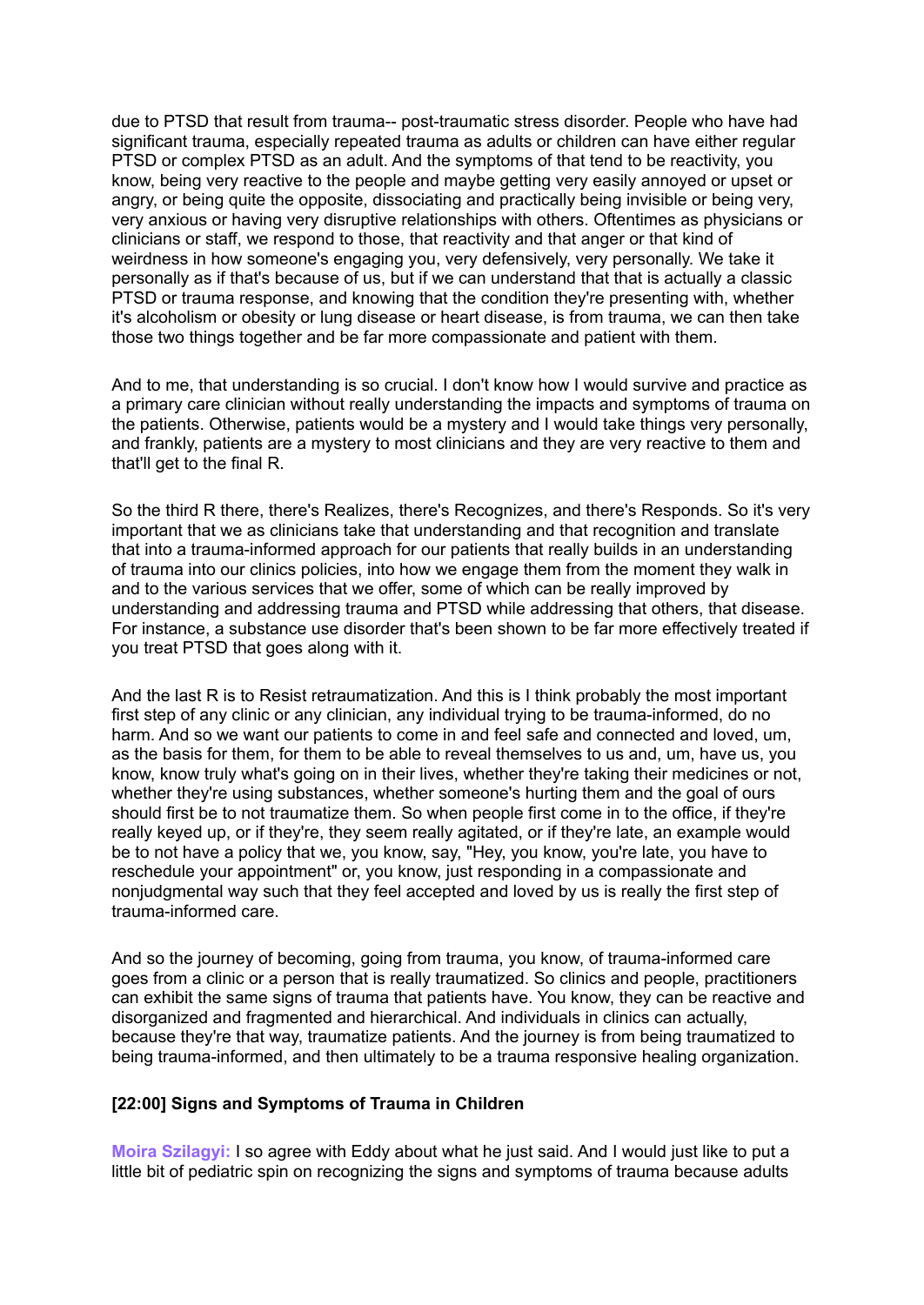are able to come in and tell us their own stories, whereas children are not. So that is always filtered through the eyes of a parent who may not even know some of the traumas their children are experiencing. And so as clinicians, when we see certain signs and symptoms in kids, whether those are signs of depression or acting out or trouble sleeping, some of the really common things that walk in our front door, we have to have our trauma-informed lenses on and ask, you have to ask families and we have to ask patients if they're old enough to tell us, and if they're too young, we still have to keep that lens on and make sure that we explore that issue and alert a caregiver that the stress may be an issue here.

## **[23:15] Dr. Szilagyi's Addition to SAMHSA's 4 R's**

**Moira Szilagyi:** And I must say because I always like to change things a little bit, I've added another R to SAMHSA's R's. And I think my final, my other R is Relationship-based care that promotes Resilience. So I guess that's two R's.

**Maggie Kozman:** I love that. Can you tell us more about why you add those?

**Moira Szilagyi:** Just because I think it fits with what they were trying to get at herein recognizing signs and symptoms, understanding the impact and providing trauma-informed care, which is really this relationship-based care that identifies not just what's happened and the bad things going on in people's lives, but then also what their strengths are, because that's what we're going to build on to help them to recover and heal from what has happened in their lives. And so from our parking lots and front doors, all the way through our practices, what is it that makes a patient know that they are welcome here, that we care about them, that we're here to help them. These are important messages and they begin with how someone answers the phone. Right? How do you schedule an appointment? How do people talk to you when you arrive late for an appointment? Are they yelling at you and impatient with you? Or are they just grateful that you were able to get there today?

**Maggie Kozman:** Definitely. Yeah. Well, thank you both so much. I think you've brought up such important depth to the conversation and you've hit on a lot of concepts. So I just want to summarize, we talked about SAMHSA's three E's of trauma, and then Eddy, you mentioned the 4 R's and Moira added a couple extra R's that I love.

Can you, Moira, share with us what these, what the ACEs are that we're referring to for those who may not be familiar?

## **[25:15] The ACE Study and ACEs**

**Moira Szilagyi:** Yeah. I think what I'd like to clarify about the ACE study and have everybody walk away understanding is that it was a seminal study, even though it was somewhat flawed in its conception, but it has been repeated over and over again in a whole variety of populations. The CDC has actually been doing national surveys on subsets of states every year, since about 2009. And it was found that the prevalence of ACEs across the general population is still about two thirds of the population having experienced at least one and 16% of the general population of the United States having experienced four or more. And that's an important kind of cutoff number because it is at that dose of ACE in childhood that we start really seeing very poor outcomes in adults. But the important thing about the ACE study is that it looked at things that happened in childhood and not just in childhood, but inside the family, which is supposed to be every child's safe harbor in life. And certainly in the first three to five years of life, it's often where children live and play and learn until they hit the school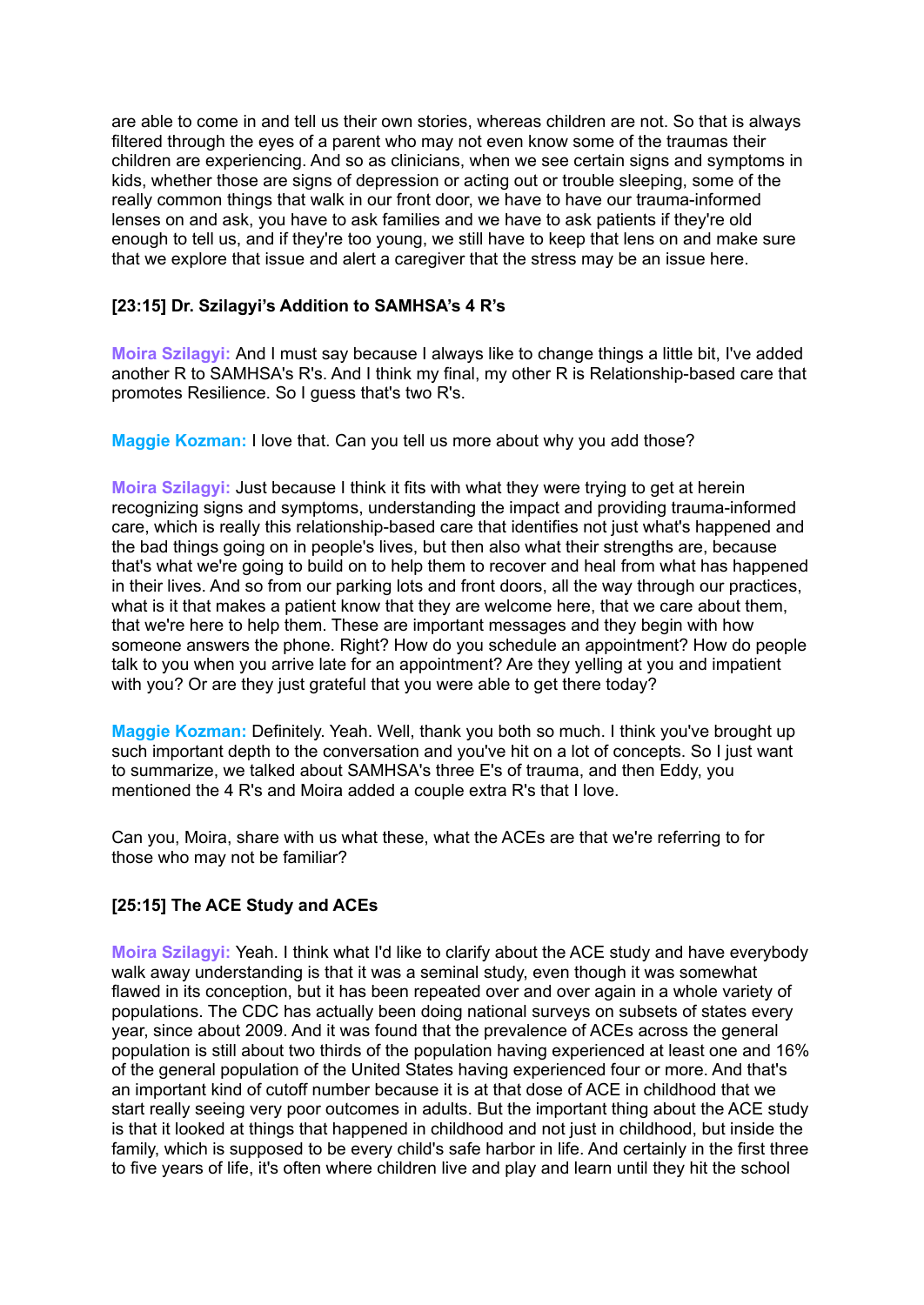system, or if they're fortunate, pre-K. And so the family context is crucial because it is truly where the child's brain develops and their immune system and everything else. And, and so if the family is not safe for the child, if there's abuse or neglect, if there is parental interpersonal conflict or violence, if there's parent's substance use that distracts them from their role as parents, if there is parent mental health problems that are to such a point that they make parenting very challenging, or the parents in and out, there's just a lot of chaos in the home, or a parent is absent from the home.

These things are really stressful for children, and those are the ACEs. There are other traumas that can impact families, but those occur outside the family, or they affect the family. So dire poverty, community violence, discrimination, and racism, but the parents are supposed to be the protectors of children in that case. And I think this is what I saw in my own neighborhood and growing up, and this is why I ended up doing the work I do. The kids in my neighborhood who grew up in safe, stable, and nurturing families did well. The kids in my neighborhood who grew up with parents with mental illness or where there was a lot of hostility toward the child or where there was a lot of substance use did not fare so well. Three of my friends died of suicide by the time I was 18 years old, and that was three of the 10 who had died by that time. And nobody died of a medical illness. And that's my way of saying that 80% of what happens in health, that affects our health, happens outside of what we're doing as a profession, it precedes us or happens around us.

So I think it's just really important that ACEs, like adverse doesn't sound as bad as the word trauma, but these are really traumatizing experiences for children and they affect their entire development, their emotional and mental health. And those are the things that we see earliest in children and ultimately, it leads to changes in their physical health, or can, if we don't intervene.

There's something we can do about it, and what we can do about it is rooted in resilience science, attachment science, evidence-based mental health treatment, brain development. I mean, there's a lot of science that backs up that there are things to do. They're things that we are often doing everyday in pediatric care without having a framework in which we provide that care.

### **[30:25] Closing Remarks**

**DJ Gaines:** Moira, thanks so much for sharing. And I can say as someone who's trained in internal medicine that I feel like we often forget how much of an impact trauma can have when we are young and in childhood can really affect us as adults.

We have so much great discussion and content here, and we're intentionally dividing this into two episodes for our listeners.

**Maggie Kozman:** We genuinely appreciate all that you've both already shared about trauma, trauma-informed care, ACEs, resilience, and how we can make sense of all these terms and acronyms so we can build on this foundation with tangible changes we can each make to our practice, which we'll discuss in part two of this trauma-informed care discussion!

**Edward Machtinger:** Thank you.

**Moira Szilagyi:** Thank you.